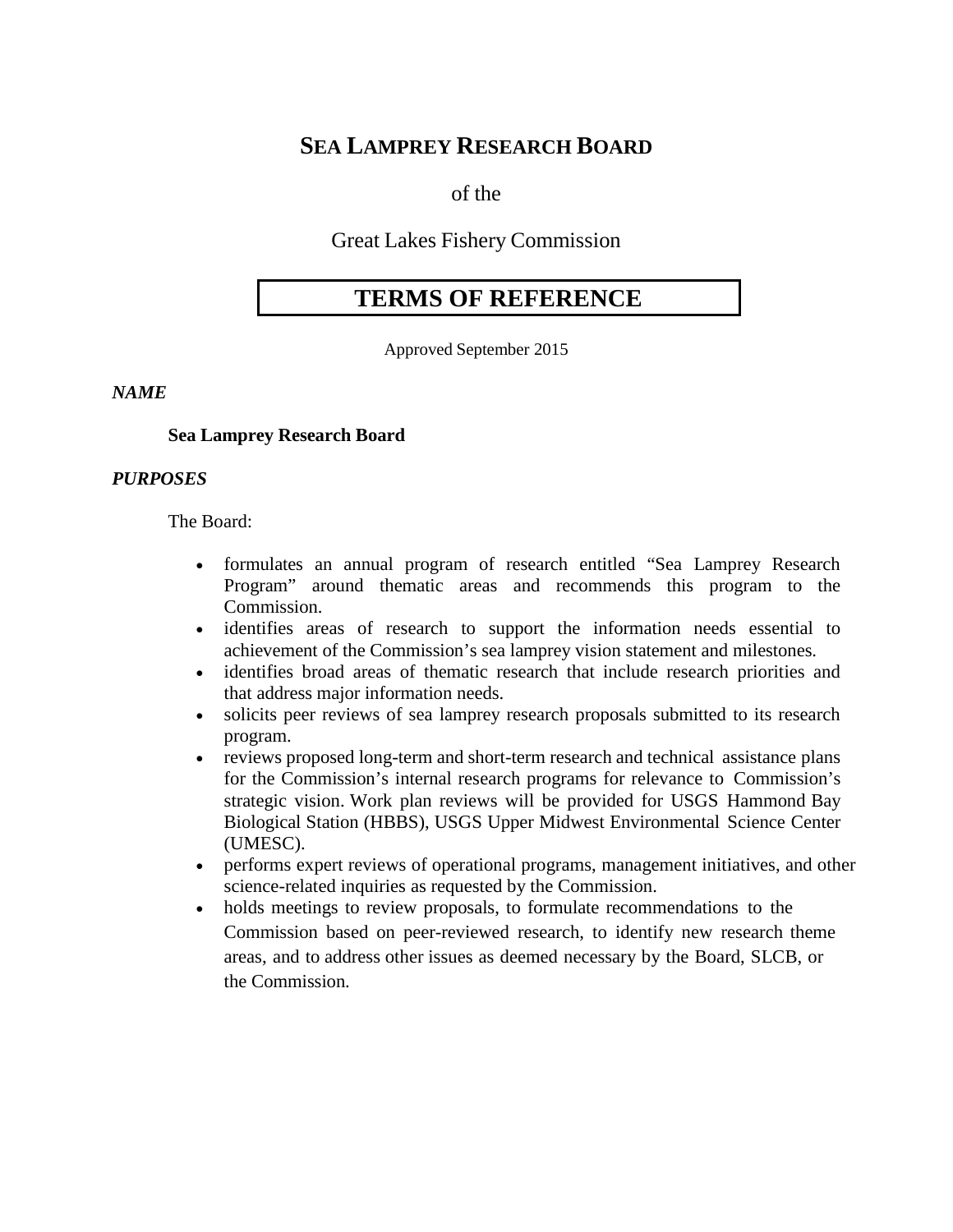- reports to the Commission at its annual and interim meetings and SLCB's spring and fall meetings regarding its proposed research plan, progress, achievements, emerging issues, and information needs.
- ensures dissemination of research results to all sea lamprey control staff and coordinates the transfer of science to the control of sea lamprey.

## *AREA OF CONCERN*

For deliberations of the Board, the area of concern is as defined in the Convention on Great Lakes Fisheries:

"Lake Ontario (including the St. Lawrence River from Lake Ontario to the 45th parallel of latitude), Lake Erie, Lake Huron (including Lake St. Clair), Lake Michigan, Lake Superior and their connecting waters..." and the area of concern "shall also apply to the tributaries of each of the above waters to the extent necessary to investigate any stock of fish of common concern, the taking or habitat of which is confined predominantly to the Convention Area."

### *BOARD MEMBER APPOINTMENT*

*Core Group* – The core group is composed of eight or more members, including a Chair, the SLCB Chair, the BOTE Chair, and five or more external scientific disciplinary experts representing the breadth of expertise required to develop research program recommendations. Core group members shall not be Partnership in Ecosystem Research and Management (PERM) faculty, HBBS staff, or members of other SLCB committees or task forces. The external researchers will be selected from among those who are scientists with demonstrated strength in peer-reviewed research. Core-group members are responsible for formulating and recommending a program of sea lamprey research to be delivered by PERM faculty, HBBS staff, and other researchers.

*Members-at-Large* – The members-at-large are composed of term-appointed members. Membership comprises the directors of HBBS and the UMESC sea lamprey research units and five theme area experts, consisting of a subset of SLCB task force members and the Commission's tenure-track PERM professors at Michigan State University and the University of Guelph. Members-at-large discuss the scientific merits of research pre-proposals, proposals, and peer reviews, and how proposed projects relate to the research themes and priorities of SLCB's task forces. Members-at-large also may participate in securing peer reviews of proposals and providing advice to the core group.

*Nomination* – The chair and other members are nominated by the Commission's Science Director. If the SLCB chair is unable to serve he/she may nominate another member of SLCB with Commission approval. Members must agree to follow the code of ethics established for the Board.

*Appointment and terms* – The Commission appoints all members and the chair. Members are appointed for two-year terms beginning after the Interim Meeting in even-numbered years. Composition of the Board should approximate a balance between Canadian and U.S. scientists. Prospective members are advised that appointments will involve a major commitment of time and effort. The chair is to be available to advise commissioners during the Commission's annual meeting**.**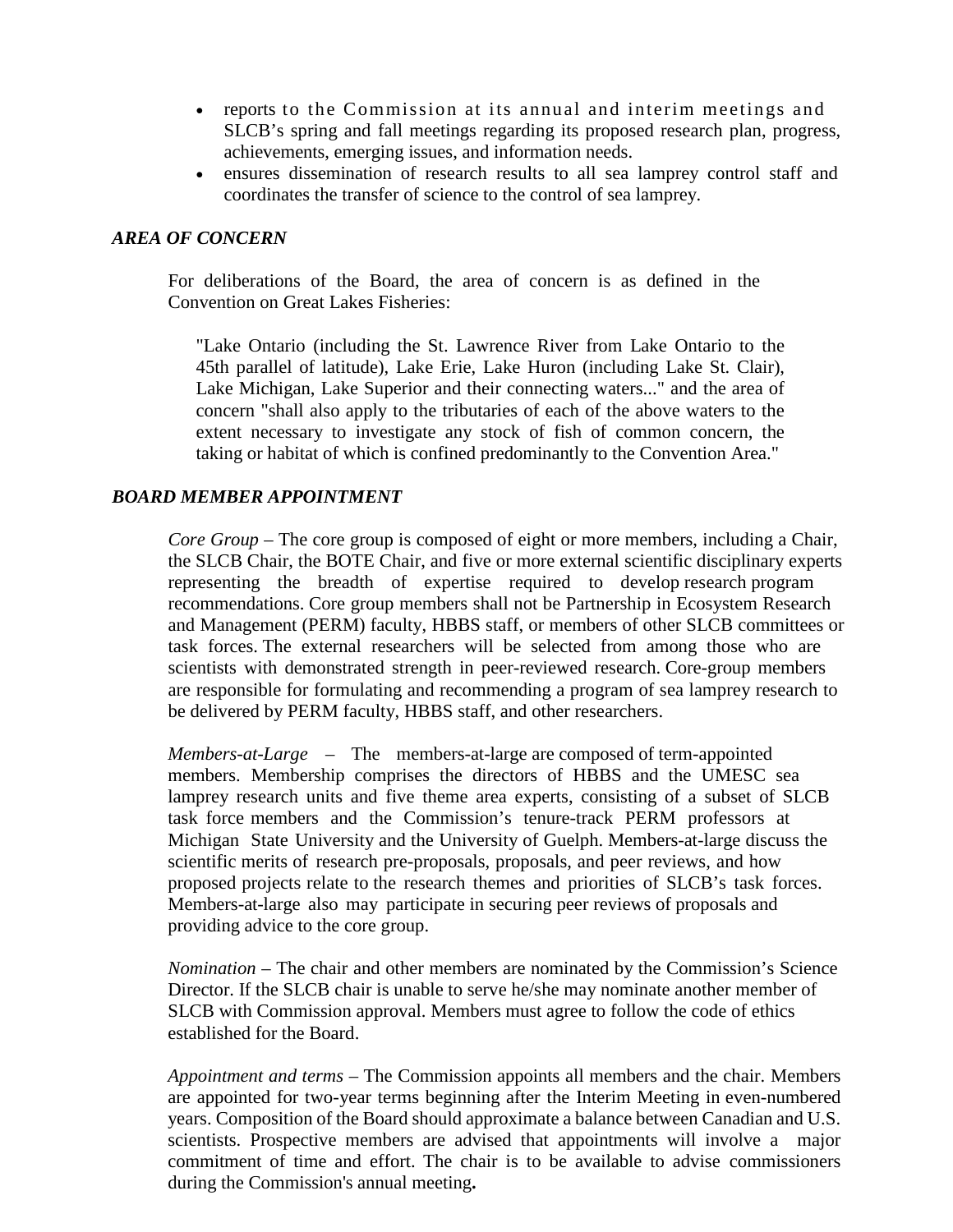## *DECISIONS*

Decisions shall be made by a consensus within the core group. When consensus cannot be achieved, the majority opinion shall be the recommendation and the concerns of all members shall be described in the Board's report to the Commission.

## *ROLE OF SECRETARIAT*

The Secretariat:

- provides guidance regarding research direction with respect to the convention and the Commission's strategic vision.
- may participate as members.
- assists or leads development of research theme areas.
- ensures that Commission contractual arrangements and policies are followed.
- liaises among the Board, SLCB, and the Commission and its cooperators.
- prepares and distributes meeting agendas, reports, and briefing materials and is responsible for meeting arrangements and the Board's website.

## *SEA LAMPREY RESEARCH PROGRAM*

*Purpose* – To support and conduct research that will provide the information needed to fully implement integrated sea lamprey control consistent with the Commission's strategic vision, including the development of novel, effective strategies for control.

*Theme-area definition* – Most projects supported by the Board's research program are organized under broad theme areas that describe a topic important for achievement of the Commission's sea lamprey vision statement and milestones. These theme areas establish key research questions and hypotheses that become the focus of specific projects. Theme areas are often developed in part through workshops and are broad enough to justify and support the research of several investigators. Descriptions of research themes are included in documents that provide a review of the relevant literature and describe research questions or hypotheses pertinent to the Great Lakes, and in a call for proposals.

*Theme-area development* – The development and leadership for theme areas are provided by members of the Board. Theme areas may be developed by any Board member but are most commonly developed by those who are also members of SLCB task forces, by PERM faculty, and by scientists at HBBS and UMESC. When a SLCB task force is devoted to the topic of a theme area, the research leader will work with the SLCB task force to develop the research concepts and supporting white paper. Any researcher, however, may propose new theme areas.

*Networking* – In addition to the conduct of research, at its March meeting the Board will invite principal investigators for the presentation of research completion reports and pre-proposals of research. A networking reception will be held to allow interaction between researchers and the Board.

*Non-Theme Area Research* – Projects that do not fall under any current theme area are also eligible for support. This category provides an opportunity for researchers with highly meritorious concepts, not connected to existing theme areas, to receive commission funding. It also provides a process for initiating projects that may develop into new research theme areas.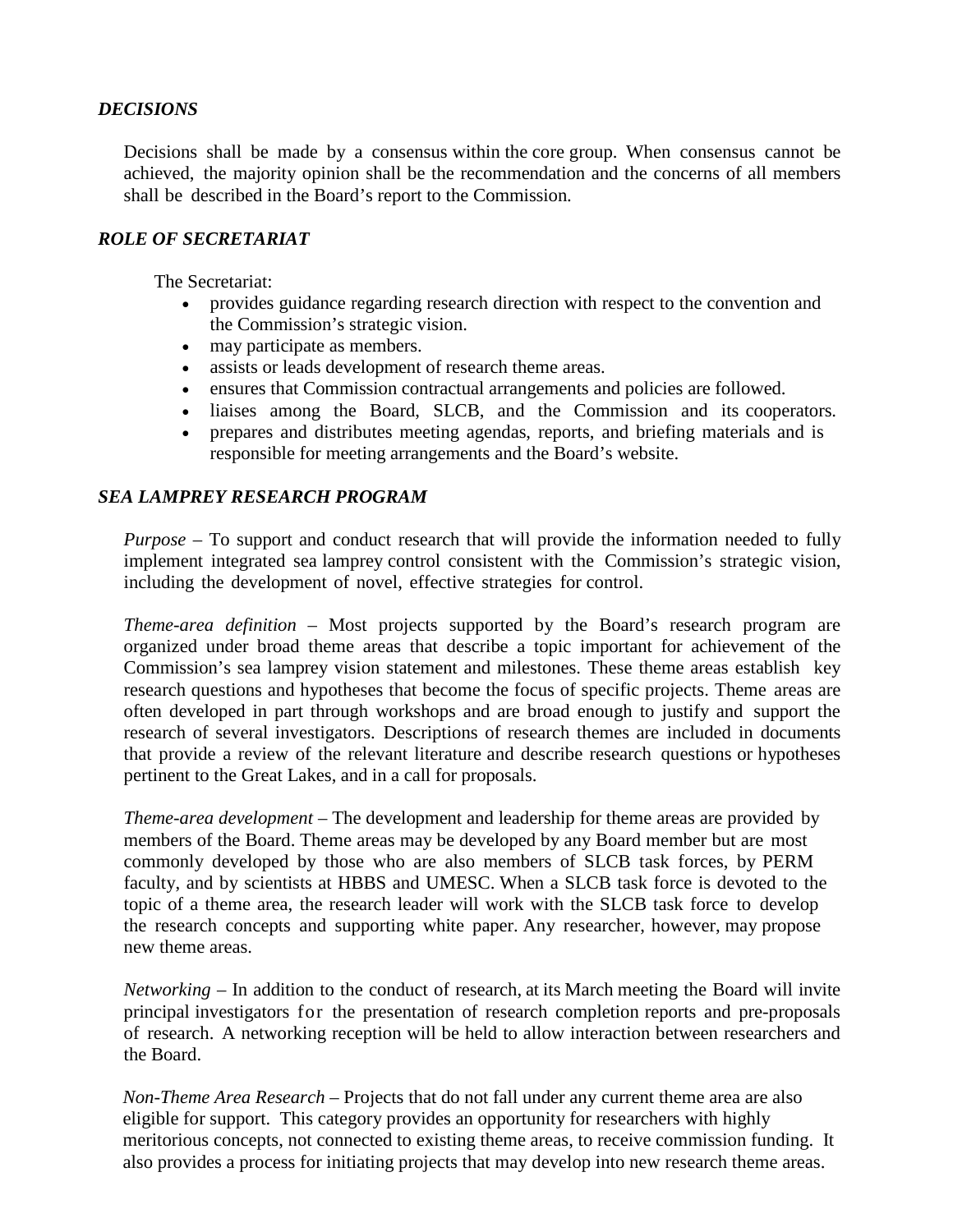*New Great Lakes Researchers* – New-investigator research funding is provided to encourage new researchers to focus their programs on the Great Lakes. New researchers are those who within the past three years were hired by a university or governmental agency in the Great Lakes basin within the past three years and those outside the basin. New investigators are characterized by never previously being awarded a Commission project costing more than \$15,000 USD.

*Pilot projects* – The Board administers a program to provide rapid support for pilot research projects designed to explore new hypotheses and concepts and to acquire preliminary data to guide the development of full research proposals. Pilot project proposals can be submitted at any time, must be less than U.S.\$10,000, will be acted upon at both the March and September Board meetings, and Board recommendations will be forwarded immediately to the executive secretary of the Commission for funding decision.

*Recommendation of Sea Lamprey Research Program* – Research projects recommended by the Board for funding are to encourage integrated sea lamprey control, as directed by the Convention and affirmed in the Commission's Strategic Vision. Of particular importance is research that is in support of the Commission's Sea Lamprey Vision Statement and with the research priorities established by the SLCB and its task forces. Research projects supported by the Commission also must be consistent with Fish Community Objectives and with the intent of the Joint Strategic Plan.

*Schedule for research proposals* – The Board evaluates research projects via a seven-step process: 1) request for pre-proposals, 2) pre-proposal submission, 3) oral presentation of research, 4) full proposal submission, 5) peer review, 6) Board review and recommendation, and 7) Commission approval. The time frame for these steps is as follows:

| Any time                          | Principal investigators discuss potential project submissions with<br>the sea lamprey manager, the Commission science director, the<br>board chair, or theme- area leaders. |
|-----------------------------------|-----------------------------------------------------------------------------------------------------------------------------------------------------------------------------|
| <b>Early November</b>             | Board issues request for pre-proposals.                                                                                                                                     |
| January 15                        | Principal investigators submit pre-proposals.                                                                                                                               |
| Early March                       | Principal investigators present their proposed research to the<br>Board (by invitation only).                                                                               |
| Early April                       | Principal investigators who are successful in the pre- proposal<br>process are invited to submit a full proposal.                                                           |
| June 1                            | Full proposals are due from investigators. June – August<br>Board arranges peer review.                                                                                     |
|                                   | September - October Board recommends proposals for funding to the Commission, as<br>well as presents its recommendations to SLCB.                                           |
| <b>Early December</b><br>December | Commission decides which proposals to fund. Mid-<br>Board notifies principal investigators of outcome                                                                       |